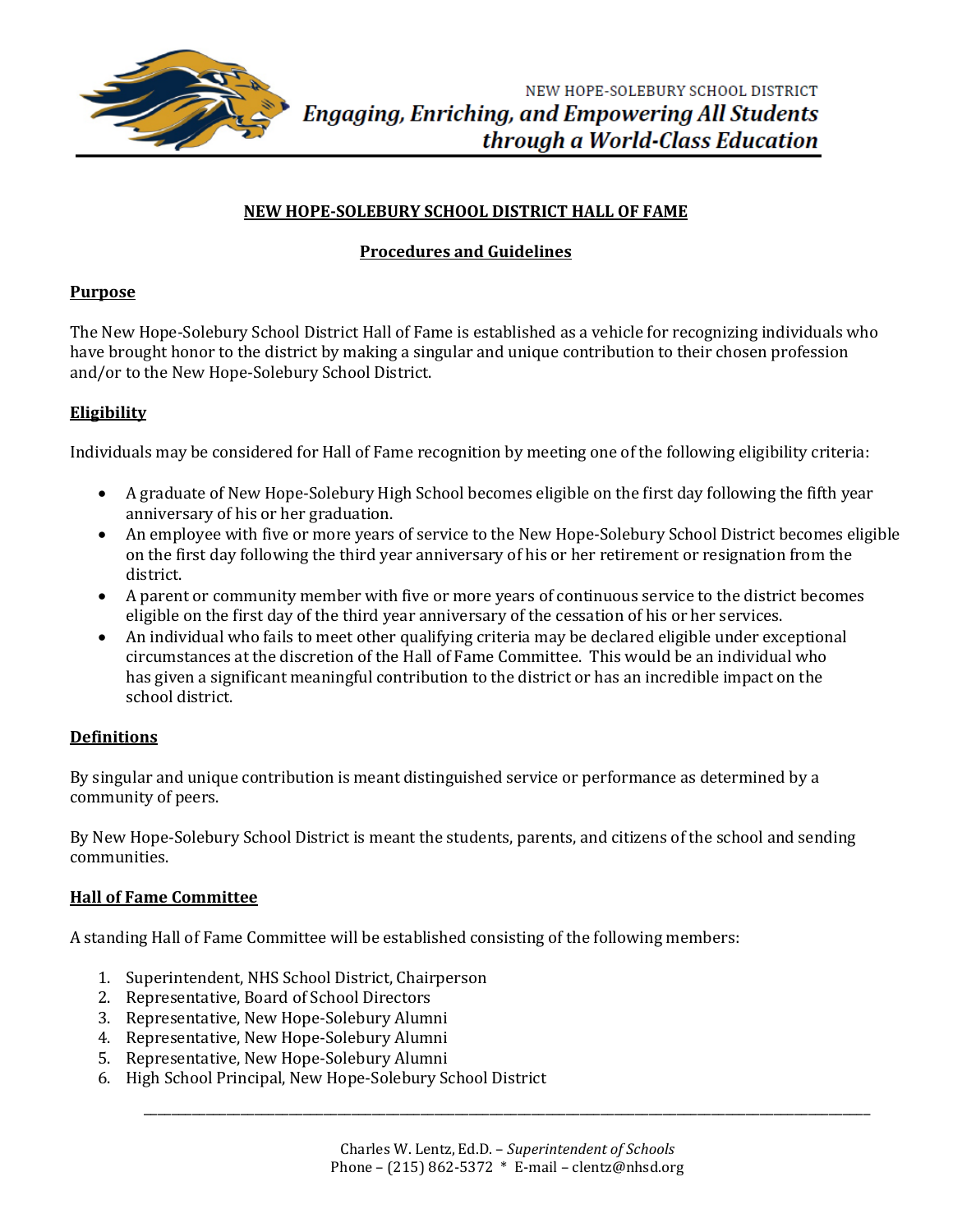- 7. High School Assistant Principal, New Hope-Solebury School District
- 8. Teacher, New Hope-Solebury School District
- 9. Teacher, New Hope-Solebury School District
- 10. Representative, New Hope-Solebury High School Student Government
- 11. Representative, New Hope-Solebury High School Student Government
- 12. Community Member/Retired Faculty Member

The Superintendent of Schools will call the first meeting of the Hall of Fame. At this meeting the committee will establish its own rules of order, annual meeting dates, nomination procedures, and selection process. meeting notes will be submitted to the Board of School Directors at regularly scheduled public meetings for incorporation into board minutes.

All conversations with the committee throughout the nomination and review process will be confidential.

All committee recommendations for induction will be presented to the Board of School Directors for its endorsement.

## **Limitations**

Inductees will be limited to no more than two persons per year, effective with the 2022-2023 school year.

## **Nature and Presentation of Award**

Recognition of inductees will take place at the senior awards ceremony.

Inductees will be presented with a plaque of uniform size, style, and lettering. The details of the plaque will be determined by the Hall of Fame Committee and recommended by that body to the Board of School Directors for its approval.

An area in a district building will be designated as the Hall of Fame. This area will be properly labeled and maintained. Duplicate plaques for all inductees will be displayed in the Hall of Fame. Each plaque will be accompanied by a short written description of the honoree's achievement.

### **Funding**

Monies for the business of the Hall of Fame Committee and the purchase of plaques and related materials will be included as a line item in the annual budget approved for the Office of the Superintendent. the annual budget for this initiative will be no more than five hundred dollars (\$500.00)

### **Modification of Terms**

The terms of these procedures can be modified by a majority vote of a quorum of committee members, subject to the approval of the Board of School Directors.

### **HALL OF FAME INDUCTEES**

2001 H.E. "Hardy" Bush, III - Board President/Community Member 2002 Maude E. Catchers Pittore - Principal

\_\_\_\_\_\_\_\_\_\_\_\_\_\_\_\_\_\_\_\_\_\_\_\_\_\_\_\_\_\_\_\_\_\_\_\_\_\_\_\_\_\_\_\_\_\_\_\_\_\_\_\_\_\_\_\_\_\_\_\_\_\_\_\_\_\_\_\_\_\_\_\_\_\_\_\_\_\_\_\_\_\_\_\_\_\_\_\_\_\_\_\_\_\_\_\_\_\_\_\_\_\_\_\_\_